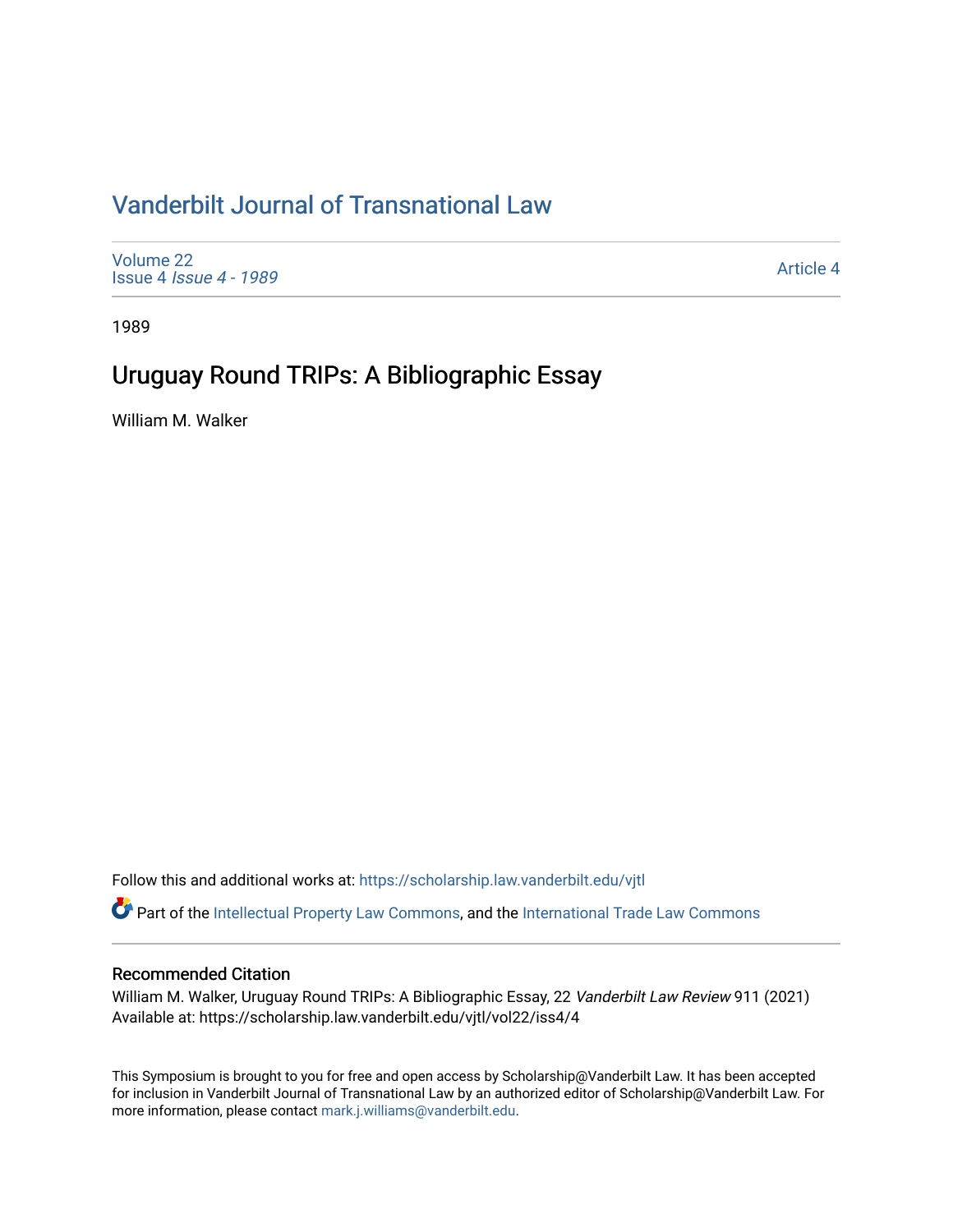# **Uruguay Round TRIPs: A Bibliographic Essay**

#### *William M. Walker\**

The Uruguay Round of multilateral trade negotiations began with a special ministerial meeting of the Contracting Parties to the General Agreement on Tariffs and Trade (GATT)' held in Punta del Este, Uruguay, on September 20, 1986. "Trade-Related Aspects of Intellectual Property Rights, Including Trade in Counterfeit Goods" (TRIPs)<sup>2</sup> is a designated subject for negotiation in the Uruguay Round. The inclusion of intellectual property rights in the Uruguay Round is the culmination of a process that began during the Tokyo Round. While the Tokyo Round was in progress, the United States and the European Community reached a tentative accord on various issues related to commercial counterfeiting; however, no agreement on commercial counterfeiting resulted from the Tokyo Round.<sup>3</sup> This essay discusses selected materials on the development of TRIPs as a subject for negotiation in the Uruguay Round and sources of current information on the progress of negotiations.

For the purposes of this essay, the materials are organized into three categories. The first, "Milestone Documents," consists of GATT documents that mark major milestones to date in the Uruguay Round. The second, "Reports and Books," includes United States Government reports and several books, most of which are collections of essays, on the Round. Finally, "Law Reviews and Other Periodicals," mentions se-

<sup>\*</sup> M.L.S., Vanderbilt University, 1987; J.D., University of Tennessee, 1972; B.A., Birmingham-Southern College, 1969. Documents/International Librarian, Alyne Queener Massey Law Library, Vanderbilt University.

<sup>1.</sup> General Agreement on Tariffs and Trade, Oct. 30, 1947, 61 Stat. A3, T.I.A.S. No. 1700, **55** U.N.T.S. 187 [hereinafter **GATT].**

<sup>2.</sup> *Ministerial Declaration on the Uruguay Round, Declaration of 20 September 1986 (Min. Dec.),* **GATT, BASIC INSTRUMENTS AND SELECTED DOCUMENTS [BISD]: THIRTY-THIRD SuPP. 19, 25 (1987)** [hereinafter *1986 Ministerial Declaration], reprinted in* **25** I.L.M. **1623,** 1626 **(1986)** (The text first appeared in 41 **GATT** Focus 2, 4 (1986).).

<sup>3.</sup> Bradley, *Intellectual Property Rights, Investment, and Trade in Services in the Uruguay Round: Laying the Foundations,* 23 **STAN.** J. INT'L L. 57, 64 (1987).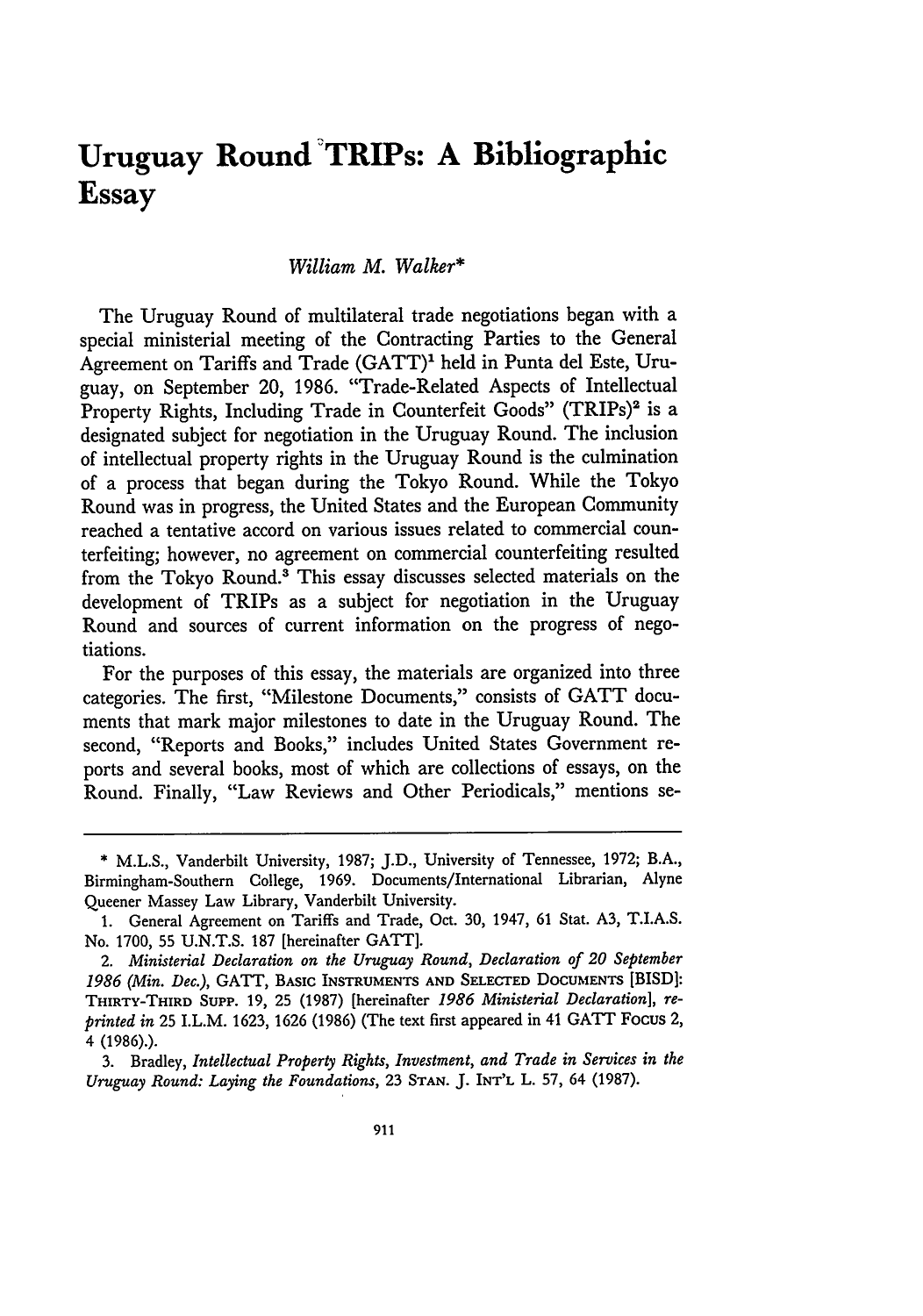lected law review publications and other periodical sources that are particularly useful for current information.

*['Vol. 22.911*

One problem in tracking GATT developments is that many of the organization's documents are initially restricted. Among the documents that are generally restricted are drafts and proposals prepared and circulated by the parties during negotiations. This can make it especially difficult for researchers to gather information on the progress of current GATT negotiations. The actual *Decisions* of the Contracting Parties are not restricted and some documents are automatically derestricted after a certain period of time.4 There are also procedures for derestriction of documents, but a contracting party or an intergovernmental organization can request that a document remain restricted.<sup>5</sup>

Two GATT publications that are generally available and helpful are: GATT Focus,<sup>6</sup> a newsletter published eight to ten times per year, and the *Annual Supplement to Basic Instruments and Selected Documents.7* The *Annual Supplement* publishes selected non-restricted documents. Two commercial publications that are very good for current developments in the negotiations and that sometimes include texts of documents are BNA's *World Intellectual Property Report*,<sup>8</sup> published monthly, and the *International Trade Reporter: Current Reports,9* published weekly. Information usually appears in *International Trade Reporter* first because of the frequency of issue. Activities of the GATT with respect to intellectual property also appear occasionally in BNA's *Patent, Trademark & Copyright Journal,10* also published weekly, although its coverage of GATT negotiations on intellectual property matters is less thorough than that of either of its sister publications.

#### *Milestone Documents*

The first group of materials related to TRIPs and the Uruguay Round are those that mark milestones in the origin and progress of the Round. A convenient first milestone is the Thirty-Eighth Session of the Contracting Parties held at Geneva on November 22-30, 1982. In the *Ministerial Declaration* adopted on November 29, the Contracting Par-

- 6. Published since 1981 by the GATT Secretariat.
- 7. Published since 1981.
- 8. Published since 1987.
- 9. Published since 1984.
- 10. Published since 1970.

<sup>4.</sup> *See Derestriction of Documents,* GATT Doc. L/2737 (January 25, 1967).

**<sup>5.</sup>** *Id.*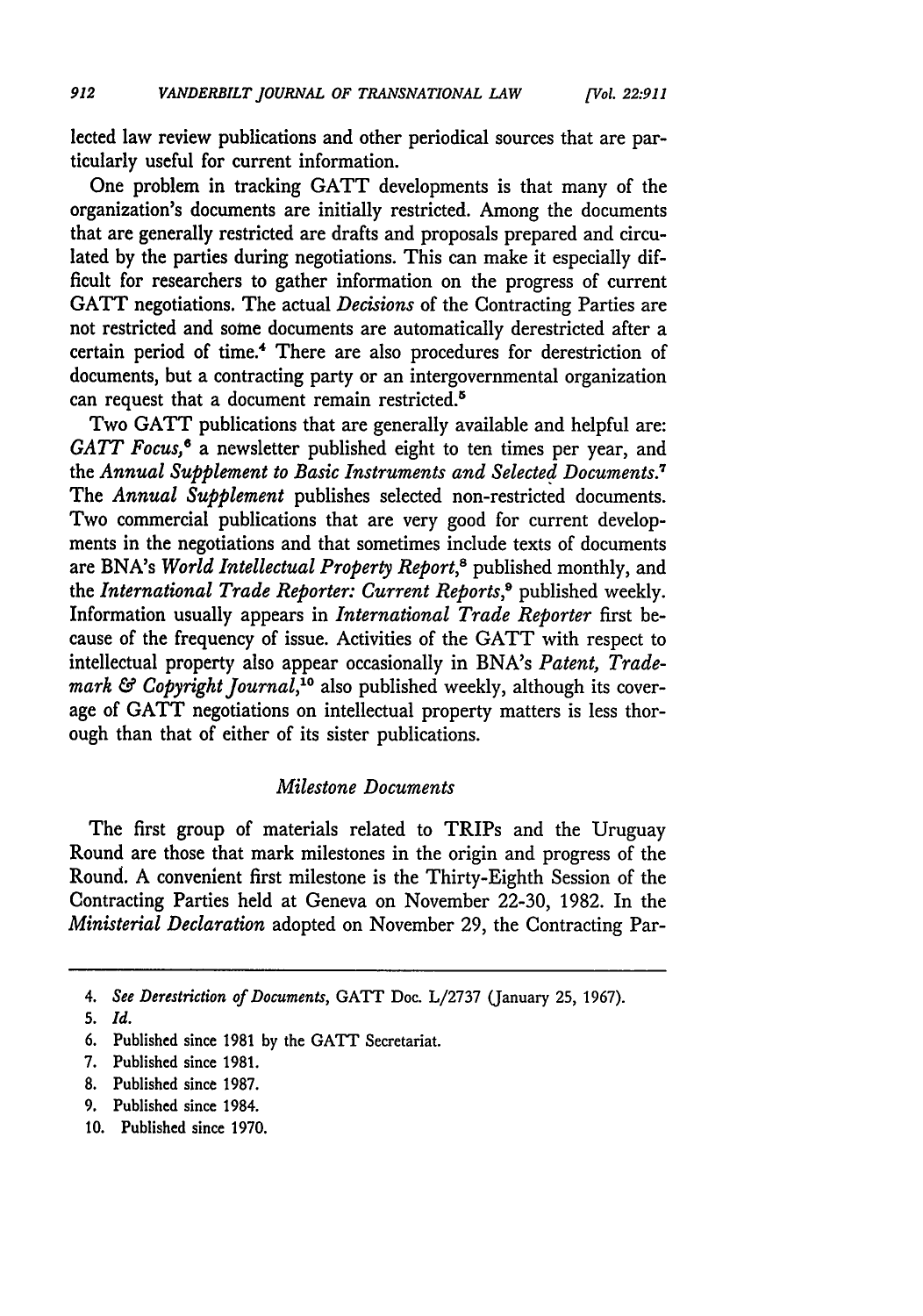ties established their priorities for the 1980's.<sup>11</sup> One priority was an instruction to the "Council to examine the question of counterfeit goods . . **.** to determin[e] the appropriateness of joint action in the GATT framework on the trade aspects of commercial counterfeiting... **)512** The *Ministerial Declaration* also directed the Director-General of the GATT to consult with the Director-General of the World Intellectual Property Organization (WIPO) to clarify any legal and institutional issues.<sup>13</sup>

The Contracting Parties adopted the *Ministerial Declaration on the Uruguay Round*<sup>14</sup> at a Special Session on September 20, 1986, in Punta del Este, Uruguay to launch the Uruguay Round of Multilateral Trade Negotiations. The *Declaration* established a Trade Negotiations Committee (TNC) that was required to hold its first meeting on or before October 31, 1986, and to complete negotiations within four years.<sup>15</sup> In addition, the *Declaration* established the Group of Negotiations on Goods (GNG), reporting to the TNC, to carry out negotiations on trade in goods, including TRIPs.<sup>16</sup>

The following January, in the *Decisions of 28 January 1987,* the GNG set up fourteen individual groups to negotiate each of the subjects assigned to the GNG.<sup>17</sup> The *Decisions* also established a "Negotiating" Plan" for each of the fourteen groups, including the TRIPs group, setting out the "Negotiating Objective" and "Principal Stages of the Negotiating Process."18

13. *Id.,* 22 I.L.M. at 449. In November 1983, the Director-General of the GATT commissioned seven eminent persons, including Senator Bill Bradley, to prepare a report on problems facing the international trading system. TRADE **POLICIES FOR A** BETTER **FUTURE: PROPOSALS FOR** ACTION (1985), *reprinted in* 24 I.L.M. **716** (1985). Although it does not specifically mention intellectual property, the report added impetus to the movement toward a new round of trade negotiations. The report, also known as the "Leutweiler Report," is not considered an official GATT publication and was initially published with financial donations from various sponsors. *See also,* TRADE **POLICIES FOR A BETTER FUTURE: THE "LEUTWEILER REPORT", THE GATT AND THE URUGUAY ROUND** (1987) (includes the text of the Report and some of the working papers prepared for the Leutwiler Group).

- 15. *Id.* at 19, 25 I.L.M. at 1624.
- 16. *Id.* at 27, 25 I.L.M. at 1627.
- 17. *Decision of 28January 1987,* GATT, BISD: **THIRTY-THIRD** Supp. 31 (1987).
- 18. *Id.* at 45-46.

<sup>11.</sup> *Ministerial Declaration Adopted on 29 November 1982 (L15424),* GATT, BISD: TWENTY-NINTH **SuPP.** 9 (1983), *reprinted in* 22 I.L.M. 445 (1983) (The text first appeared in 18 GATT Focus 1, 2 (1982).)

<sup>12.</sup> *Id.* at 19, 22 I.L.M. 449.

<sup>14.</sup> *1986 Ministerial Declaration, supra* note 2.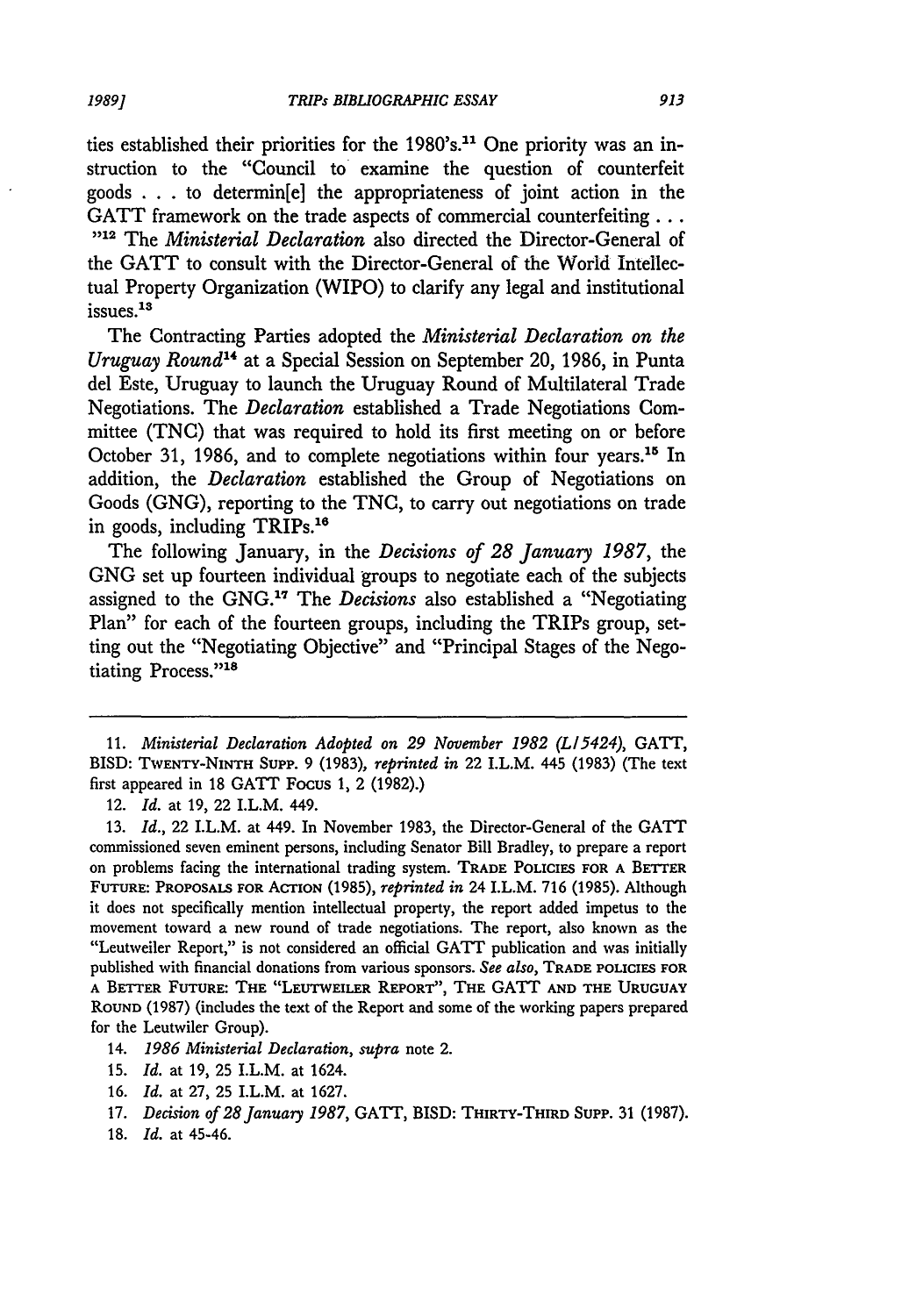In April 1989, the TNC completed its Midterm Review of the Uruguay Round negotiations. Two documents of interest resulted from the review. The first is the *Discussion Paper on Uruguay Round of Trade Negotiations Released by GATT Director General Arthur Dunkel March* 22,<sup>19</sup> which was the draft proposal for discussion at the Midterm Review in the areas of intellectual property, agriculture, and safeguards. The second is the *Framework Agreements Adopted April 8, 1989 at Midterm Review of Uruguay Round Negotiations Under General* Agreement on Tariffs and Trade in Geneva,<sup>20</sup> designating the issues to be covered in the continuing Uruguay Round negotiations on TRIPs.<sup>21</sup>

#### *Reports and Books*

There are several reports and books describing the state of the GATT at the commencement of the Uruguay Round and the prospects for negotiations during the Round. These provide background information helpful in understanding the issues involved in the negotiations.

In 1984, the GATT Secretariat began compiling background information on trade in counterfeit goods, including submissions from delegations and other international organizations. A report, *The Effects of Foreign Product Counterfeiting on U.S. Industry: Final Report on Investigation No. 332-158 Under Section 332(b) of The Tariff Act 1930,22* by the United States International Trade Commission was part of the United States submission.23 Among the objectives of the report were the identification of United States product sectors facing competition from counterfeit products from abroad, the identity of states primarily responsible for the counterfeiting, and an inventory of international agreements covering counterfeiting.<sup>24</sup>

The World Bank published a collection of essays, *The Uruguay Round: A Handbook on the Multilateral Trade Negotiations,25*

<sup>19. 6</sup> Int'l Trade Rep. (BNA) 404 (Mar. 29, 1989).

<sup>20. 6</sup> Int'l Trade Rep. (BNA) 469 (Apr. 12, 1989). A report on the *Framework Agreements* and the text of the portion pertaining to TRIPs also appears in 3 World Intell. Prop. Rep. (BNA) 108 (1989).

<sup>21.</sup> *Id. at* 471, 3 World Intell. Prop. Rep. (BNA) 108, 109.

<sup>22.</sup> **U.S. INT'L** TRADE COMMISSION, USITC Pub. No. 1479, THE **EFFECTS OF FOREIGN** PRODUCT **COUNTERFEITING ON** U.S. INDUSTRY: FINAL REPORT **ON** INVESTI-GATION **No. 332-158 UNDER** SECTION 332(B) **OF** THE TARIFF ACT OF 1930 (1984) [hereinafter *Effects of Foreign Products Counterfeiting].*

**<sup>23.</sup>** Bradley, *supra* note **3, at** 68-69.

<sup>24.</sup> *Effects of Foreign Product Counterfeiting, supra* note 22, at i.

**<sup>25.</sup> THE URUGUAY ROUND:** A **HANDBOOK FOR THE MULTILATERAL TRADE NE-GOTIATIONS (. Finger** & **A. Olechowksi eds. 1987)** [hereinafter **URUGUAY ROUND**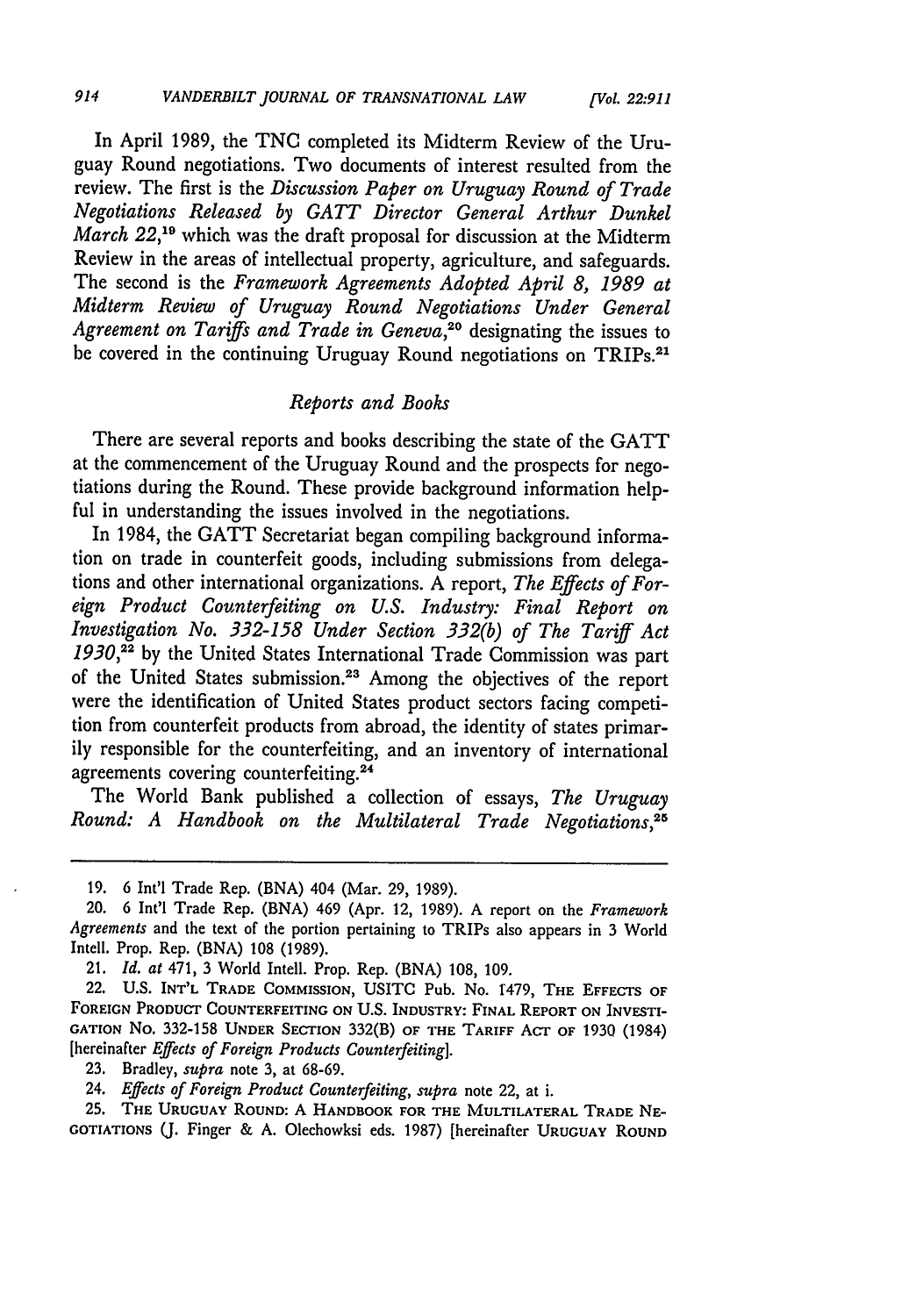designed "to encourage informed developing country participation in the round."<sup>26</sup> The work is divided into three parts: "Background," "GATT's Approach to Trade Negotiations," and "Subjects for Negotiation in the Uruguay Round." The third part includes a chapter describing the intellectual property issues to be negotiated in the Round.

At the request of the Subcommittee on International Trade of the Senate Finance Committee, the Congressional Budget Office prepared a report entitled *The GATT Negotiations and U.S. Trade Policy.*<sup>27</sup> This report gives an overview of the trade talks. The third chapter, "High-Technology Trade," contains a discussion of intellectual property rights and United States bargaining positions in the trade talks.

*Intellectual Property Rights: Global Consensus, Global Conflict,28* has a chapter entitled "Intellectual Property Rights in the New GATT Round," that considers the advantages of the GATT framework, United States objectives, and United States strategy in the Uruguay Round. This book also has chapters devoted to Argentina, Brazil, India, Mexico, Korea, Singapore, and Taiwan, that discuss each country's existing intellectual property regime, prospects for reform, and GATT considerations.

The general perspectives of the GATT, the European Community, the United States, and the developing countries towards the Uruguay Round are reviewed in *Conflict and Resolution in US-EC Trade Relations at the Opening of the Uruguay Round.29* This compilation not only reviews the perspectives of various parties toward the GATT, but also compares United States and European Community viewpoints on TRIPs<sup>30</sup> and other selected issues in the Round.

In *The GATT Negotiations 1986-90: Origins, Issues & Prospects,31* the author begins with the aftermath of the *Ministerial Declaration of November 29, 1982,* and discusses the events leading up to the Punta del Este meeting. This book is recent enough to summarize the progress of negotiations, including TRIPs negotiations, until just prior to the December 1988 Midterm Meeting in Montreal.

HANDBOOK].

31. S. GOLT (1988).

<sup>26.</sup> Conable, *Forward* to **URUGUAY** ROUND HANDBOOK, *supra* note **25.**

<sup>27.</sup> **CONG. BUDGET** OFFICE (1987).

<sup>28. (</sup>R.M. Gadbaw & T. Richards eds. 1988).

<sup>29. (</sup>S. Rubin & M. Jones eds. 1989) [hereinafter US-EC **TRADE** RELATIONS].

<sup>30.</sup> *See, e.g.,* Greenwald, *The Protection of Intellectual Property Rights in the GATT and the Uruguay Round: The US Viewpoint,* in US-EC TRADE **RELATIONS,** *supra* note 29, at 229. Carl, *Intellectual Property Rights in the Uruguay Round: The EC Viewpoint,* in US-EC **TRADE RELATIONS,** *supra* note 29, at 229.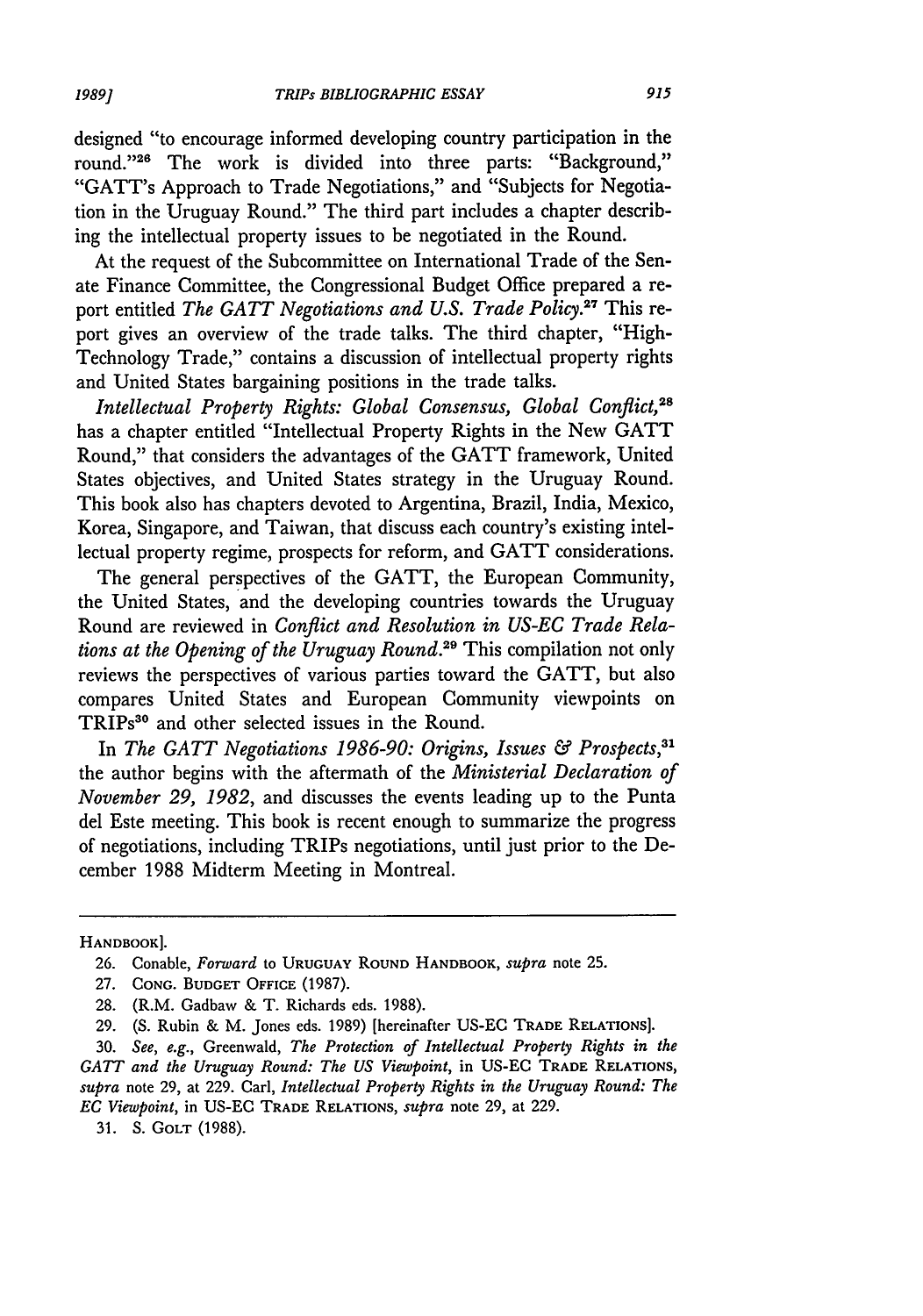#### *Law Reviews and Other Periodicals*

As is the case with Reports and Books, the materials currently available in law reviews generally discuss the events leading up to the Round and prospects for the negotiations rather than the present state of the negotiations. For current news of the negotiations, periodicals other than law reviews are the best source.

A most useful law review article, and perhaps one of the most useful sources of any kind in understanding the antecedents of TRIPs in the Uruguay Round is Jane A. Bradley's *Intellectual Property Rights, Investment, and Trade in Services in the Uruguay Round: Laying the Foundations.3 <sup>2</sup>*Bradley traces the consideration of intellectual property rights within the GATT framework from the beginnings during the Tokyo Round, when no agreement on commercial counterfeiting could be reached, through the adoption of the *Ministerial Declaration on the Uruguay Round.* The text of the *Ministerial Declaration* is reprinted in an Appendix to the article.<sup>33</sup>

More recently, in *The Community and the Uruguay Round*,<sup>34</sup> K.R. Simmonds wrote of the Uruguay Round from the European Community perspective. The article was written during the very early stages of the Round and is not limited to TRIPs considerations. Simmonds also includes the text of the **1986** *Ministerial Declaration* in an Appendix."

Two useful law review notes are: *Intellectual Property Rights and the GATT: United States Goals in the Uruguay Round,36* and *International Intellectual Property Protection: An Integrated Solution to the Inadequate Protection Problem.* The first note includes a discussion of the functions of the GATT with respect to international trade that is helpful in understanding how the GATT might work to protect intellectual property rights. The second compares the developed countries' preference for a GATT approach to the international protection of intellectual property rights with the developing countries' preference for a WIPO approach.

The best sources for current information on the progress of the Round are *GATT Focus38* (eight to ten issues per year), *World Intellectual*

- **37.** Note, 29 VA. **J. INT'L** L. **517** (1989).
- **38.** *Supra* note **6.**

<sup>32.</sup> Bradley, *supra* note 3.

**<sup>33.</sup>** *Id.* at 88.

<sup>34.</sup> Simmonds, *The Community and the Uruguay Round,* **25 COMMON** MARKET L. **REv. 95 (1988).**

**<sup>35.</sup>** *Id.* at **108.**

<sup>36.</sup> Note, 21 **VAND. J. TRANSNAT'L** L. 367 **(1988).**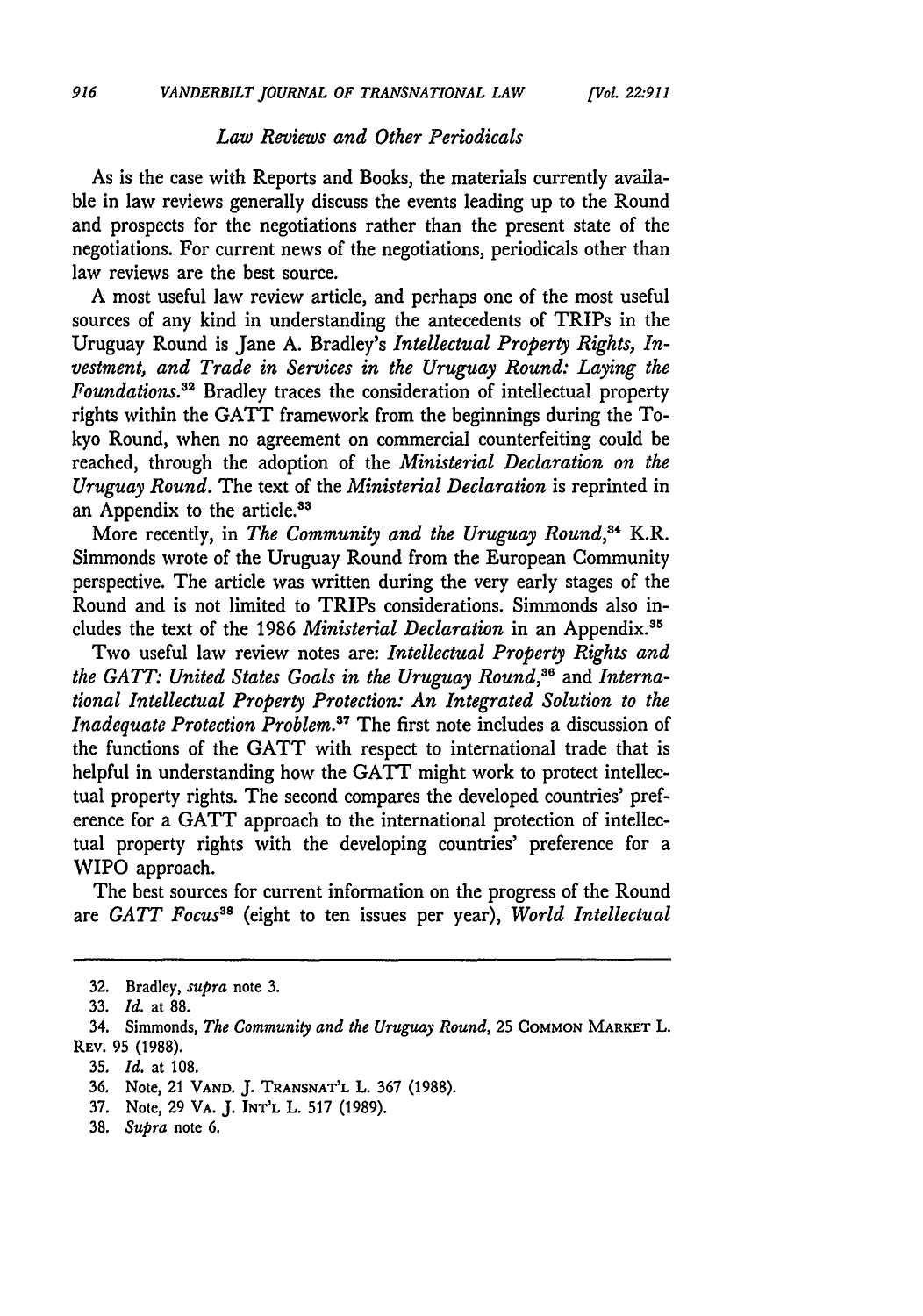*Property Report*<sup>39</sup> (monthly), and *International Trade Reporter*<sup>40</sup> (weekly).

In late 1987, three successive issues of *GATT Focus* carried a threepart summary of TRIPs.<sup>41</sup> Each part is only a page or two long, but together they comprise a succinct statement of TRIPs issues. *GATT Focus* has a regular section on the Uruguay Round that provides a summary of recent developments in each of the negotiating groups. For example, the November/December 1988 issue noted and briefly summarized two proposals relating to TRIPs submitted in October 1988 by the United States and by the Nordic Group.<sup>42</sup>

Both *International Trade Reporter* and *World Intellectual Property Report* covered the proposals on TRIPs submitted by the European Community in July 1988,<sup>43</sup> and by the Nordic Group in October 1988.<sup>44</sup> *World Intellectual Property Reporter* carried a report on the October 1988 United States proposal<sup>45</sup> and also reprinted the text;<sup>46</sup> however, there is no mention of the October 1988 United States proposal in *International Trade Reporter'.*

The problems that arose with the Uruguay Round Midterm Review were covered by both *International Trade Reporter* and *World Intellectual Property Report.* In October 1988, *International Trade Reporter*

41. *The Uruguay Round File: Trade in Counterfeit Goods and Other Trade-Related Aspects of Intellectual Property* (pts. 1-3), 48 GATT Focus 3 (Jul./Aug. 1987), 49 GATT Focus 2 (Sept./Oct. 1987), **50** GATT Focus 2 (Nov. 1987).

42. *Uruguay Round: Dispute Settlement and Agricultural Reform Proposals Among New Negotiating Submissions,* **58** GATT Focus 6 (1988).

43. *Intellectual Property: EC Presents Detailed Proposal for GATT Coverage of Intellectual Property Rights,* 5 Int'l Trade Rep. (BNA) 1012 (July 13, 1988); *European Community: EC Submits Proposal for Protection of Intellectual Property Rights by GATT,* 2 World Intell. Prop. Rep. (BNA) 136 (Aug. 1988).

44. *Intellectual Property: Nordic Countries Attempt to Break Deadlock on Bringing Intellectual Property into GATT,* **5** Int'l Trade Rep. (BNA) 1402 (Oct. 19, 1988); *GATT Activities: Nordic Countries Try to Break Deadlock on Intellectual Property Issues in GATT,* 2 World Intell. Prop. Rep. (BNA) 213 (Nov. 1988).

45. *GATT Activities: U.S. Revises Proposal on Intellectual Property,* 2 World Intell. Prop. Rep. (BNA) 208 (Nov. 1988).

46. *GATT Activities: U.S. Submission to the Negotiating Group on Trade-Related Aspects of Intellectual Property Rights, Including Trade in Counterfeit Goods,* 2 World Intell. Prop. Rep. (BNA) 209 (Nov. 1988). This United States proposal was actually a revision of an earlier proposal submitted by the United States in October 1987. *United States: U.S. Proposal for Negotiations on Trade-Related Aspects of Intellectual Property Rights,* 1 World Intell. Prop. Rep. (BNA) No. 3, at 12 (Nov. 1987) (text of the proposal).

<sup>39.</sup> *Supra* note 8.

<sup>40.</sup> *Supra* note 9.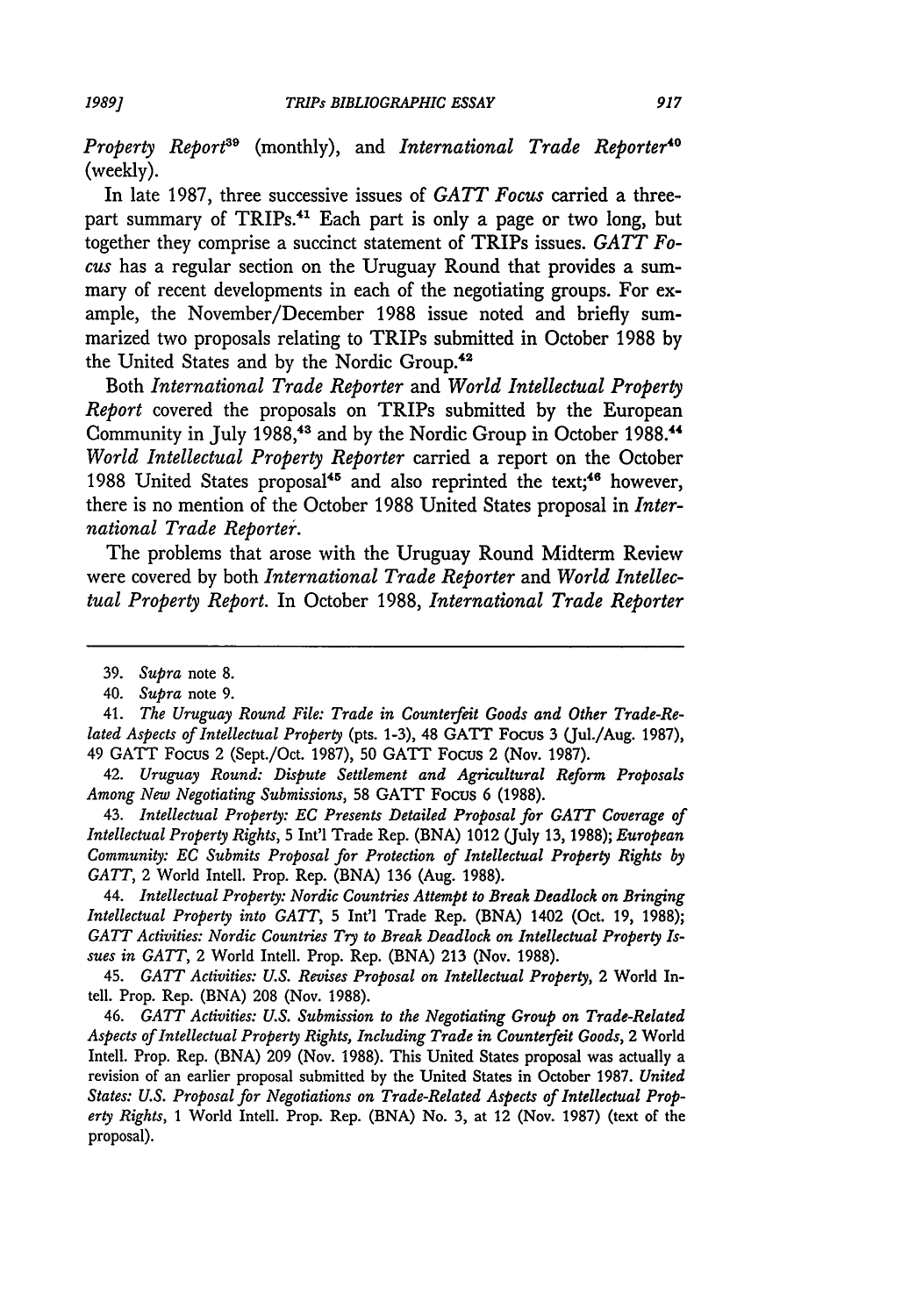published a summary of the various parties' anticipated positions on TRIPs for the December 1988 meeting in Montreal.<sup>47</sup> At that meeting the parties failed to reach agreement on negotiating guidelines for the next stage of talks and suspended negotiations until April 1989. *International Trade Reporter* gave details of the Montreal meeting and the positions of the parties.<sup>48</sup> World Intellectual Property Report printed a short article focused on the status of TRIPs.<sup>49</sup> On April 8, 1989, the parties met in Geneva and reached agreement on the negotiating guidelines. *International Trade Reports* carried both a summary of developments at the continuation of the Midterm Meeting and the full text of the *Framework Agreements." World Intellectual Property Report* published a summary of developments related to TRIPs and the TRIPs portion of the *Framework Agreements.5'*

Coverage of TRIPs by *International Trade Reporter* and *World Intellectual Property Report* overlaps somewhat, with *International Trade Reporter* covering all aspects of the Uruguay Round negotiations and *World Intellectual Property Report* focusing on TRIPs issues in the negotiations. Reliance on one without the other to stay abreast of TRIPs developments would probably be unwise. While the more detailed approach to TRIPs of *World Intellectual Property Report* is important, the broader coverage of *International Trade Reporter* is useful in understanding TRIPs issues in the context of the overall negotiations. Because *International Trade Reporter* is published weekly, it will often have the first report of TRIPs developments, but the monthly *World Intellectual Property Report* may have a more extensive report.

#### *Conclusion*

Detailed analysis of developments in the Uruguay Round TRIPs negotiations will likely await the conclusion of the Round. Even then, it

<sup>47.</sup> *GATT: Intellectual Property is Priority Issue for Midterm Review, Canadian Official Says,* 5 Int'l Trade Rep. (BNA) 1402 (Oct. 19, 1988).

<sup>48.</sup> *GATT: GATT Officials Decide to Postpone Conclusion of Uruguay Round Midterm Review Until April,* 5 Int'l Trade Rep. (BNA) 1617 (Dec. 14, 1988).

<sup>49.</sup> *GATT Activities: Midterm Review Ends Without Agreement on Protection of Intellectual Property,* 3 World Intell. Prop. Rep. (BNA) 16 (Jan. 1989).

<sup>50.</sup> *GATT: Negotiators Break Deadlock in Key Areas, Approve Guidelines for Uruguay Round Talks,* 6 Int'l Trade Rep. (BNA) 442 (April 12, 1989); *Framework Agreements Adopted April 8, 1989 at Midterm Review of Uruguay Round Negotiations Under General Agreement of Tariffs and Trade in Geneva,* 6 Int'l Trade Rep. (BNA) 469 (April 12, 1989).

<sup>51.</sup> *GATT Activities: GATT Agrees to Establish Standards for Intellectual Property Protection,* 3 World Intcll. Prop. Rep. (BNA) 108 (May 1989).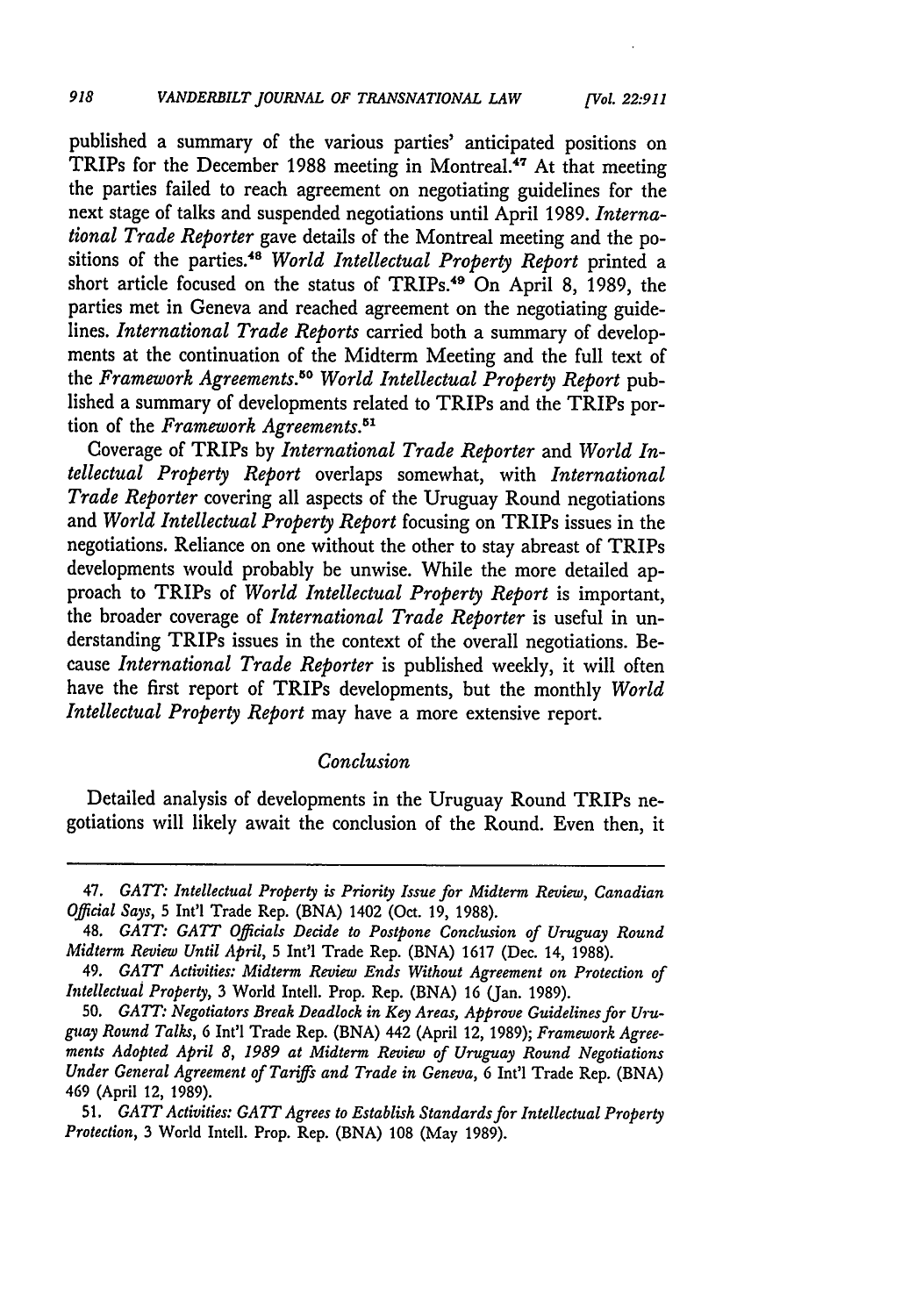may be difficult to trace all the steps toward any final agreement on TRIPs resulting from the Round since some materials may remain restricted. In the meantime, the best sources for information on day-to-day developments in the negotiations are the current periodicals and newsletters that track GATT activities.

 $\mathbf{r}$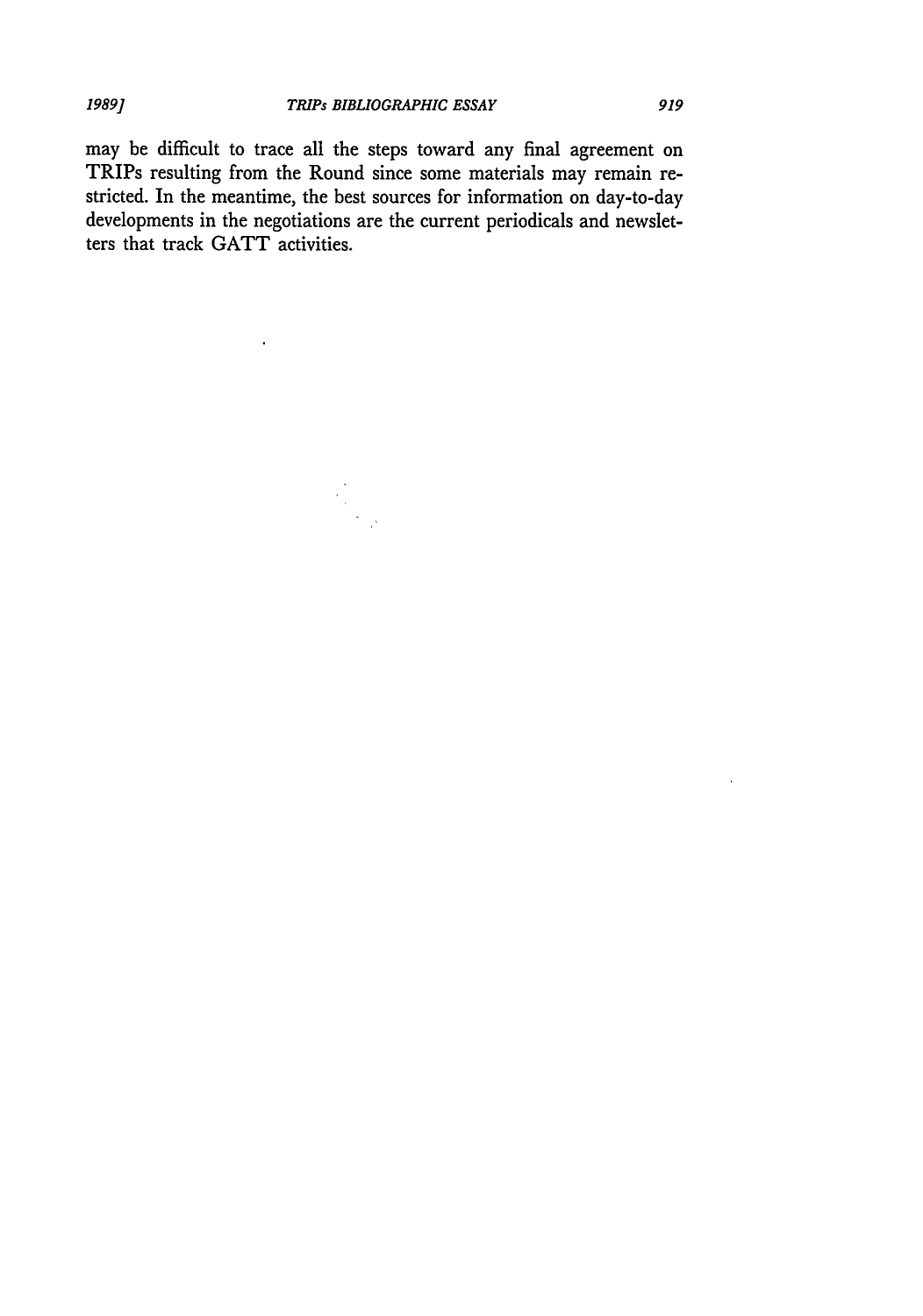#### APPENDIX: SOURCES CITED

#### *Documents*

*Decisions of 28 January 1987,* in GATT BASIC INSTRUMENTS **AND SELECTED** DOCUMENTS: THIRTY-THIRD Supp. 31 (1987).

*Discussion Paper on Uruguay Round of Trade Negotiations Released by GATT Director General Arthur Dunkel March 22,* 6 Int'l Trade Rep. (BNA) 404 (Mar. 29, 1989).

*Framework Agreements Adopted April 8, 1989 at Midterm Review of Uruguay Round Negotiations Under General Agreement on Tariffs and Trade in Geneva,* 6 Int'l Trade Rep. (BNA) 469 (Apr. 12, 1989).

*Ministerial Declaration Adopted on 29 November 1982 (L15424),* in GATT **BASIC** INSTRUMENTS AND SELECTED DOCUMENTS: TWENTY-NINTH **SUPP.** 9 (1983), *reprinted in* 22 I.L.M. 445-450 (1983).

*Ministerial Declaration on the Uruguay Round, Declaration of 20 September 1986 (Min. Dec.),* in GATT BASIC INSTRUMENTS AND SE-LECTED DOCUMENTS: THIRTY-THIRD SUPP. 19-30 (1987), *reprinted in* 25 I.L.M. 1623 (1986).

### *Reports and Books*

CONFLICT AND RESOLUTION IN US-EC TRADE RELATIONS AT THE OPENING OF THE URUGUAY ROUND (S. Rubin & M. Jones eds. 1988).

CONGRESSIONAL BUDGET OFFICE, THE GATT NEGOTIATIONS **AND** U.S. TRADE POLICY (1987) (Microform No. Y10.2:G28).

INTELLECTUAL PROPERTY RIGHTS: GLOBAL CONSENSUS, GLOBAL CONFLICT? (R.M. Gadbaw & T. Richards eds. 1988).

INTERNATIONAL TRADE COMMISSION, THE EFFECTS OF FOREIGN PRODUCT COUNTERFEITING **ON U.S.** INDUSTRY: **FINAL** REPORT **ON** INVESTIGATION No. 332-158 UNDER SECTION 332(B) OF THE TARIFF ACT 1930, USITC Pub. No. 1479 (1984) (Microform No. ITC 1.12:332-158).

**S.** GOLT, THE GATT NEGOTIATIONS, 1986-90: ORIGINS, ISSUES & PROSPECTS (1988).

THE **URUGUAY** ROUND: A HANDBOOK ON THE MULTILATERAL TRADE NEGOTIATIONS **(J.** Finger & A. Olechowski eds 1987).

#### *Law Reviews and Other Periodicals*

Bradley, *Intellectual Property Rights, Investment, and Trade in Services in the Uruguay Round: Laying the Foundations,* 23 **STAN. J.** INT'L L. 57 (1987).

*European Community: EC Submits Proposal for Protection of Intel-*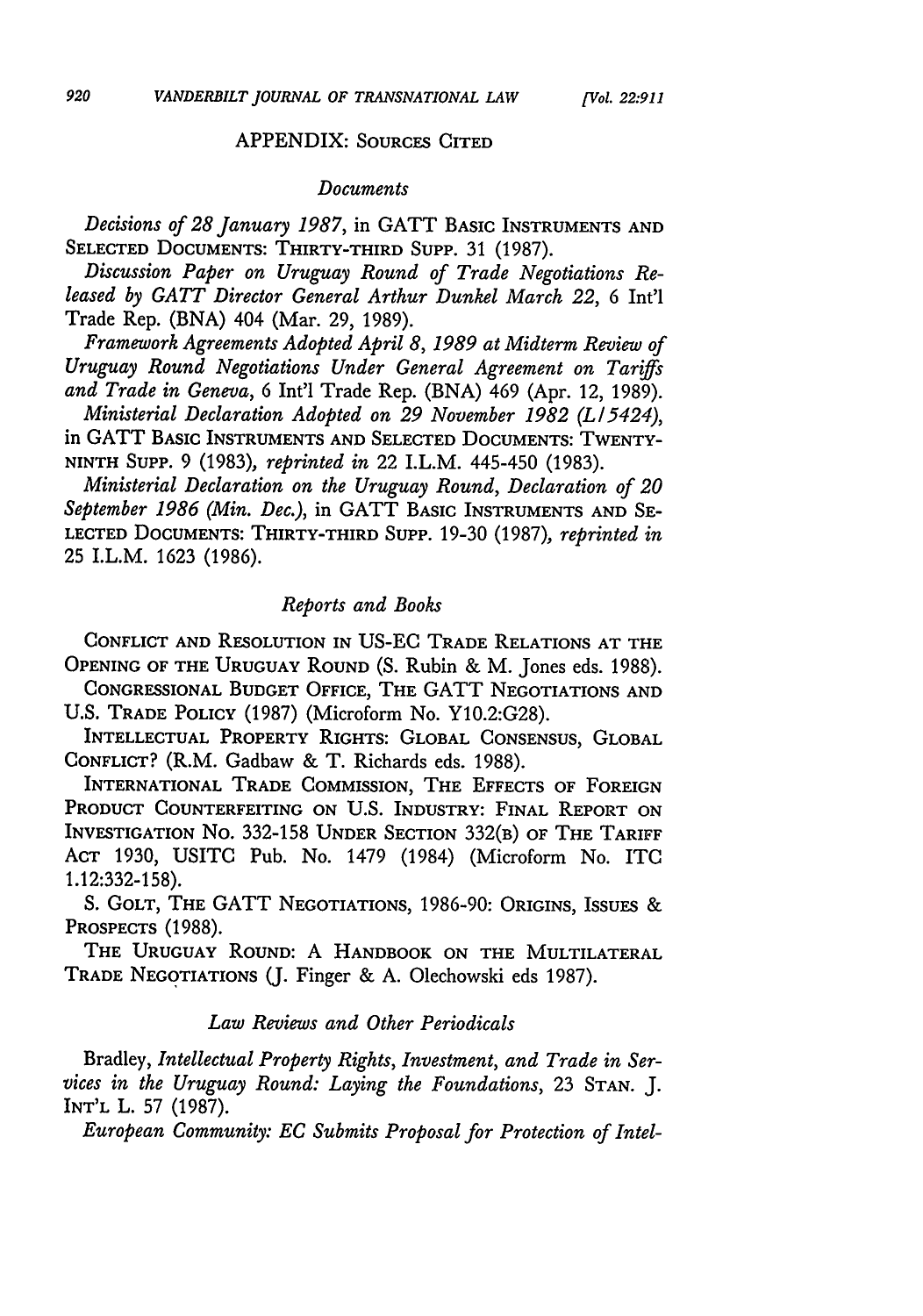*lectual Property Rights by GATT,* 2 World Intell. Prop. Rep. (BNA) 136 (Aug. 1988).

*GATT: GATT Officials Decide to Postpone Conclusion of Uruguay Round Midterm Review Until April 5,* 5 Int'l Trade Rep. (BNA) 1617 (Dec. 14, 1988).

*GATT: Intellectual Property is Priority Issue for Midterm Review, Canadian Official Says,* 5 Int'l Trade Rep. (BNA) 1402 (Oct. 19, 1988).

*GATT: Negotiators Break Deadlock in Key Areas, Approve Guidelines for Uruguay Round Talks,* 6 Int'l Trade Rep. (BNA) 442 (Apr. 12, 1989).

*GATT Activities: GATT Agrees to Establish Standards for Intellectual Property Protection,* 3 World Intell. Prop. Rep. (BNA) 108 (May 1989).

*GATT Activities: Midterm Review Ends Without Agreement on Protection of Intellectual Property,* 3 World Intell. Prop. Rep. (BNA) 16 (Jan. 1989).

*GATT Activities: Nordic Countries Try to Break Deadlock on Intellectual Property Issues in GATT,* 2 World Intell. Prop. Rep. (BNA) 213 (Nov. 1988).

*GATT Activities: U.S. Revises Proposal on Intellectual Property, 2* World Intell. Prop. Rep. 209 (Nov. 1988).

*GATT Activities: U.S. Submission to the Negotiating Group on Trade-Related Aspects of Intellectual Property Rights, Including Trade in Counterfeit Goods,* 2 World Intell. Prop. Rep. 209 (Nov. 1988).

*Intellectual Property: EC Presents Detailed Proposal for GATT Coverage of Intellectual Property Rights,* 5 Int'l Trade Rep. (BNA) 1012 (July 13, 1988).

*Intellectual Property: Nordic Countries Attempt to Break Deadlock on Bringing Intellectual Property into GATT,* 5 Int'l Trade Rep. (BNA) 1402 (Oct. 19, 1988).

Note, *Intellectual Property Rights and the GATT: United States Goals in the Uruguay Round,* 21 **VAND.** J. **TRANSNAT'L** L. 367 (1988).

Note, *International Intellectual Property Protection: An Integrated Solution to the Inadequate Protection Problem,* 29 VA. J. INT'L L. 517 (1989).

Simmonds, *The Community and the Uruguay Round,* 25 **COMMON** MARKET L. REV. 95 (1988).

*United States: U.S. Proposal for Negotiations on Trade-Related Aspects of Intellectual Property Rights, 1* World Intell. Prop. Rep. (BNA) (No. 3, at 12 (Nov. 1987).

*Uruguay Round: Dispute Settlement and Agricultural Reform Pro-*